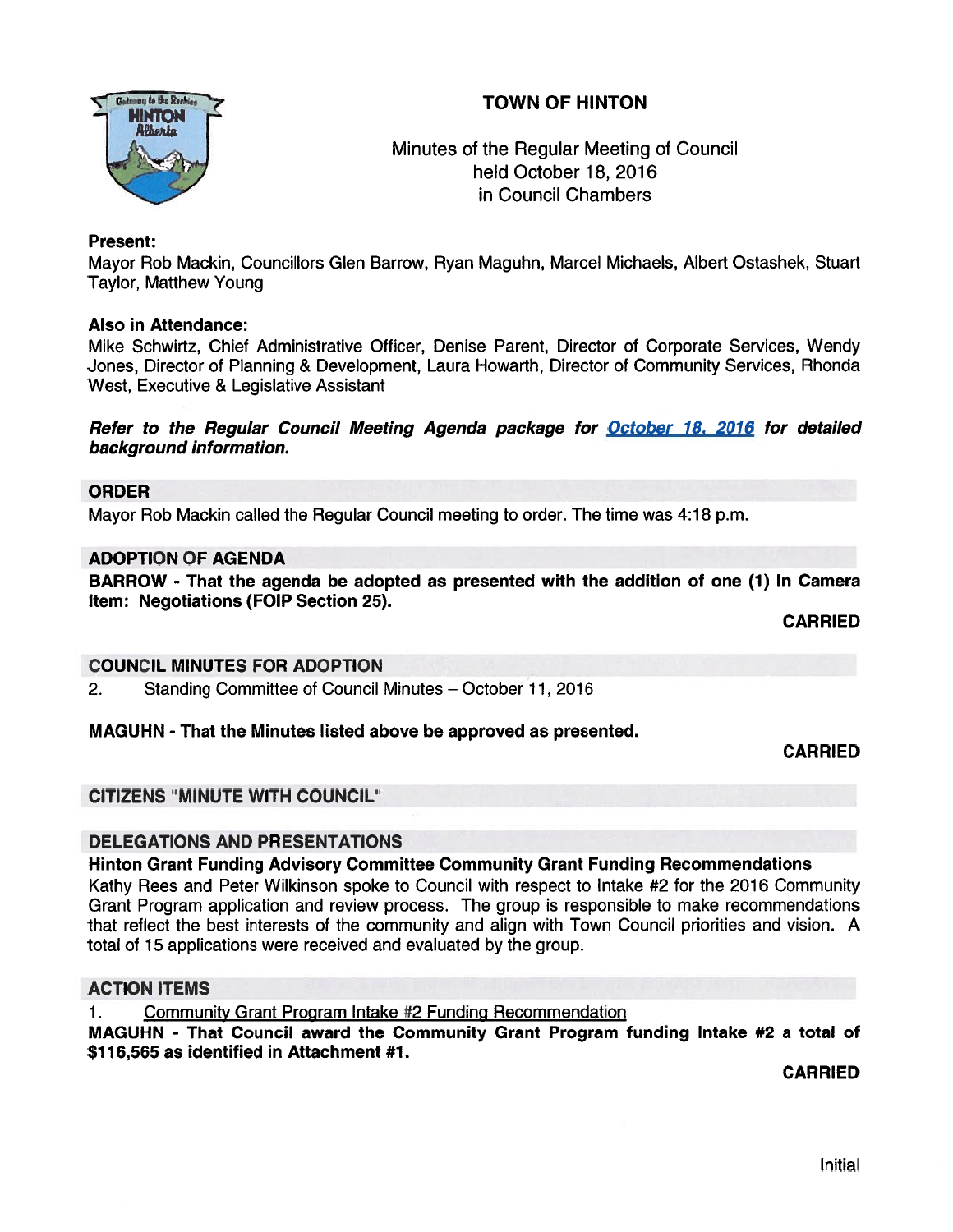Town ot Hinton Regular Meeting of Council Minutes- October 18, 2016 Page 12

### 2. Hinton Geothermal District Energy

YOUNG - That Council direct Administration to provide \$225,000 from the Automated Traffic Enforcement reserve to fund the Pre-FEED study to determine the feasibility of the Hinton Geothermal District Energy Project. and an agreement

|                                                                                                                                                                                                                                                                                                                                              | <b>CARRIED</b> |
|----------------------------------------------------------------------------------------------------------------------------------------------------------------------------------------------------------------------------------------------------------------------------------------------------------------------------------------------|----------------|
| 3.<br>Bylaw #1104-1 Planning & Development Fees & Charges<br>BARROW - That Council gives Bylaw #1104-1 first reading.                                                                                                                                                                                                                        |                |
|                                                                                                                                                                                                                                                                                                                                              | <b>CARRIED</b> |
| MAGUHN - That Council gives Bylaw #1104-1 second reading.                                                                                                                                                                                                                                                                                    | <b>CARRIED</b> |
| OSTASHEK - That Council gives Bylaw #1104-1 unanimous consent for third reading.                                                                                                                                                                                                                                                             | <b>CARRIED</b> |
| YOUNG - That Council gives Bylaw #1104-1 third and final reading.                                                                                                                                                                                                                                                                            | <b>CARRIED</b> |
| <b>INFORMATION ITEMS</b>                                                                                                                                                                                                                                                                                                                     |                |
| Council Information Packages #1, #2 and #3 for October 18, 2016<br>1.                                                                                                                                                                                                                                                                        |                |
| YOUNG - That Council Information Packages #1, #2 and #3 for October 18, 2016 be accepted<br>for information.                                                                                                                                                                                                                                 |                |
|                                                                                                                                                                                                                                                                                                                                              | <b>CARRIED</b> |
| REPORTS FROM MAYOR, COUNCIL, CHIEF ADMINISTRATIVE OFFICER<br>1. Council Reporting (Training/Conferences/CEAC, Listening Teams, All Other Committees)<br>Councillors reported on the various committees, meetings and activities they attended since the last<br>Regular Council meeting and what they plan on attending in the coming weeks. |                |
| 2. Chief Administrative Officer Report<br>Chief Administrative Officer Mike Schwirtz provided an update on administrative matters.                                                                                                                                                                                                           |                |
| <b>MOVE IN CAMERA</b>                                                                                                                                                                                                                                                                                                                        |                |
| BARROW - That the Regular Council meeting move in camera.                                                                                                                                                                                                                                                                                    | <b>CARRIED</b> |
| The time was 5:11p.m.                                                                                                                                                                                                                                                                                                                        |                |
| <b>OSTASHEK - That Council extend the Regular Meeting past 3 hours.</b>                                                                                                                                                                                                                                                                      | <b>CARRIED</b> |
| YOUNG - That Regular Council meeting revert to regular session.                                                                                                                                                                                                                                                                              | <b>CARRIED</b> |
| The time was 7:44 p.m.                                                                                                                                                                                                                                                                                                                       |                |